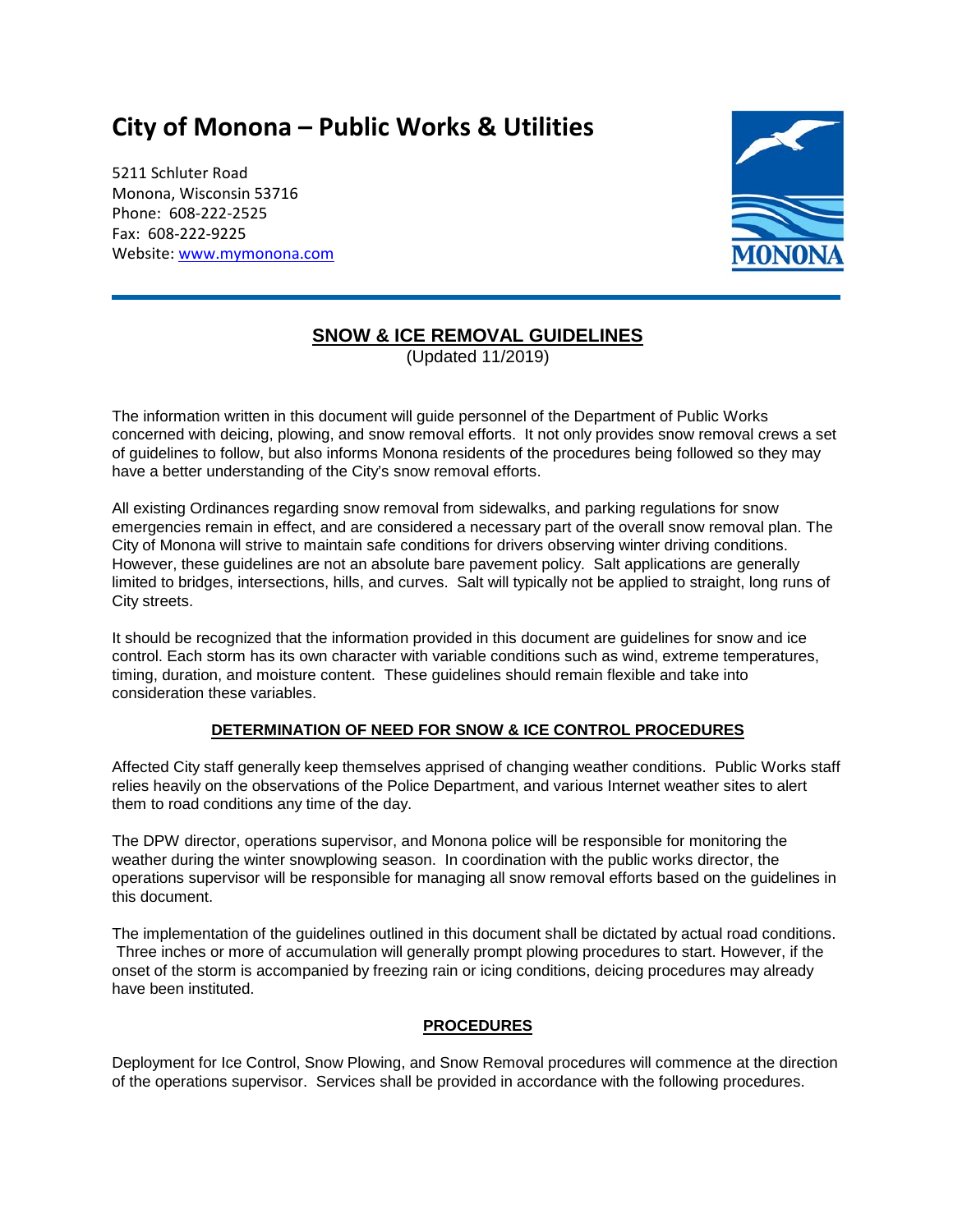#### **ICE CONTROL**

Ice control will commence when an unsafe condition for travel exists. Deicing operations can vary greatly, depending on whether there is a need for citywide coverage, or if the slippery areas are isolated. Public Works staff will be in contact with the Police Department to ensure that priority locations are done in a timely manner. Attention is given to City streets according to the designated priorities as follows:

- Priority 1: Arterial Street, Collector Streets/High Traffic Streets
- Priority 2: Low Volume Residential Streets

Priority 1 and 2 streets are listed in Appendix A.

When icy conditions occur in the City, hazardous situations will present themselves in numerous locations at the same time. It must be realized that salting crews cannot be in all places at all times, and the effect of salting is not immediate. Salt is most effective when road temperatures are above 15℉. Salt will lose its effectiveness for melting ice at approximately 15℉. Application rates will vary depending on condition. The use of salt will be minimized during extremely cold temperatures.

Anti-icing is a road maintenance strategy that tries to keep the bond between ice and the pavement surface from forming. It involves applying ice control chemicals before or at the very beginning of a storm at bridges, curves, and other hazardous locations. Please see Appendix A for a list of these areas. Using this strategy reduces total chemical use and allows a higher level of service to the traveling public.

#### **SNOW PLOWING**

Snow plowing will commence, when, in the opinion of the operations supervisor, sufficient snow exists to be a hazard to traffic. Snow events with accumulations of (3) inches or more will prompt the operations supervisor to prepare for a citywide plowing operation to include all streets, alleys, and municipal parking lots. Attention is given to City streets according to the designated priorities as follows:

- Priority 1: Arterial and Collector Streets/High Traffic Streets
- Priority 2: Low Volume Residential Streets

Priority 1 and 2 streets are listed in Appendix A.

Where steep hills or other safety concerns exist, a street may be advanced to a higher priority for plowing. For operating efficiency, some lower priority streets may be done when equipment is in the area rather than doubling back later. This will vary by storm severity.

Plows must make two to four passes down a street to clear it curb to curb. The City tries to do this one at a time so residents can shovel out driveways and sidewalks. It is best to wait, if possible, until the crews have finished plowing before shoveling out your driveway approach.

Parked and abandoned vehicles present obstacles to plows attempting to get as close to the curb as possible. The crew will return to plow snow where vehicles had previously been parked.

When heavy snows are occurring during peak travel times, Priority 1 streets (collector streets) will be monitored and plowed as frequently as possible. Priority 2 streets (low volume residential streets) may not be plowed until the storm abates. Snow plowing planning will remain flexible, and efforts will be dictated by the current weather forecast and predicted amounts. Certain municipal parking lots will be maintained per City Ordinance during a declared snow emergency. The list of municipal parking lots to be cleared during a declared snow emergency is listed below.

#### Parking lots to be maintained during declared Snow Emergency: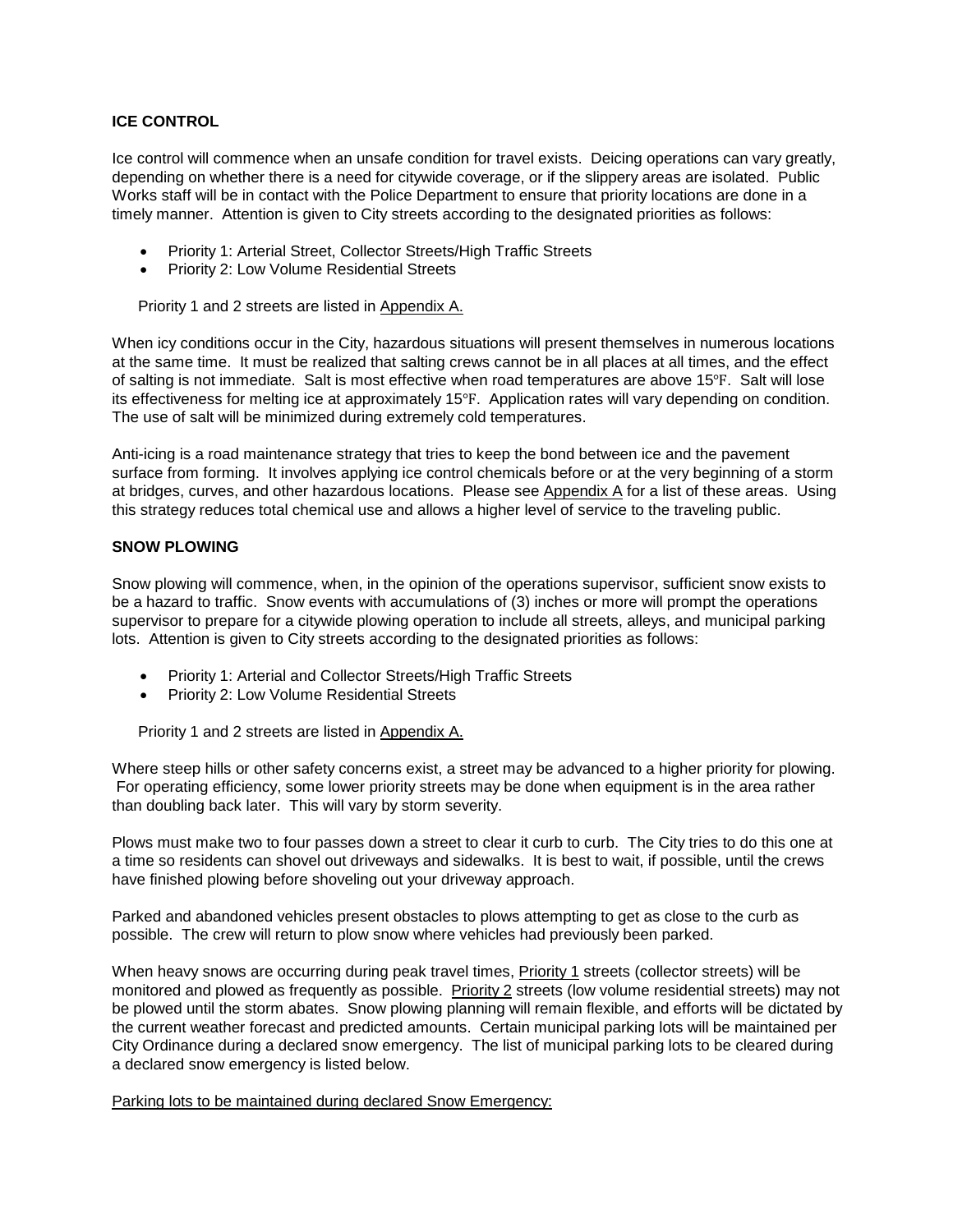- Ahuska Park
- Lottes Park
- Winnequah Park
- Frost Woods Beach Park
- Fireman's Park
- Maywood Park
- Schluter Park

#### **SNOW REMOVAL**

Snow removal is necessary after heavy storms or a series of storms where there is limited or no snow storage area. Snow removal does not occur every time plowing operations occur. This will vary depending on the timing of the storm, the amount of snow received, and the forecast.

In the days following a heavy snowstorm, crews will remove snow piles from dead ends, municipal parking lots, intersections and cul-de-sacs during normal working hours. This operation will not be performed after every storm event.

Parking and terrace area snow removal on Inland Way and Yahara Lane will be completed frequently due to limited storage and high amount of foot traffic. Snow removal operations in this area will be completed in the early morning hours, prior to 7:00a.m.

#### **OPERATIONAL NOTES**

#### **EMERGENCY SNOW REMOVAL REGULATIONS**

#### **City Ordinance 434 – 13; Parking during and after snowstorm; restrictions.**

- (a) Placing Snow in Streets. It is unlawful for any person to:
	- (1) Plow or otherwise remove accumulated snow from a private parking lot and deposit same on a city street or right-of-way.
	- (2) Plow or otherwise place snow from a private driveway and deposit same on a city street in such a manner as to decrease the drivable width of any such street.
	- (3) Plow or otherwise place snow from a private driveway and deposit same in such a manner as to block or decrease the useable width of any other private driveway or to block a fire hydrant.
- (b) Interference with Snow Removal. It is unlawful for any person to obstruct, harass, prevent or otherwise interfere with any employee of the city engaged in snow removal service or to obstruct, cause damage to or otherwise interfere with any city owned, leased or contracted vehicle used in conjunction with snow removal services.
- (c) Mayor May Declare a Snow Emergency. Whenever the Mayor or the Mayor's designee, after consultation with the Chief of Police and/or Director of Public Works, determines that an emergency exists because of existing or threatened snow or ice conditions which necessitate prompt removal of accumulation of ice and snow from such streets and highways, the Mayor or the Mayor's designee may by appropriate public media declare a snow emergency during which the following emergency snow parking regulations shall be in force in the City.
- (d) Snow Emergency Parking. No person shall park, leave standing, or cause to park or leave standing, any vehicle on any street or public parking lot during a declared snow emergency until the City has declared the snow emergency to be ended.
	- (1) Notwithstanding the preceding provisions of this subsection, residents may park vehicles in the following City of Monona parking lots: Ahuska, Lottes, Winnequah, Frost Woods Beach, Fireman's, Maywood, and Schluter park parking lots for no more than 48 consecutive hours while snow is being cleared from City streets.
- (e) Signs and Posting. The Director of Public Works shall place appropriate signs at or reasonably near the City limits on all State and County Trunk Highways and connecting highways informing motorists that snow emergency and snow removal parking regulations may be in effect in the City.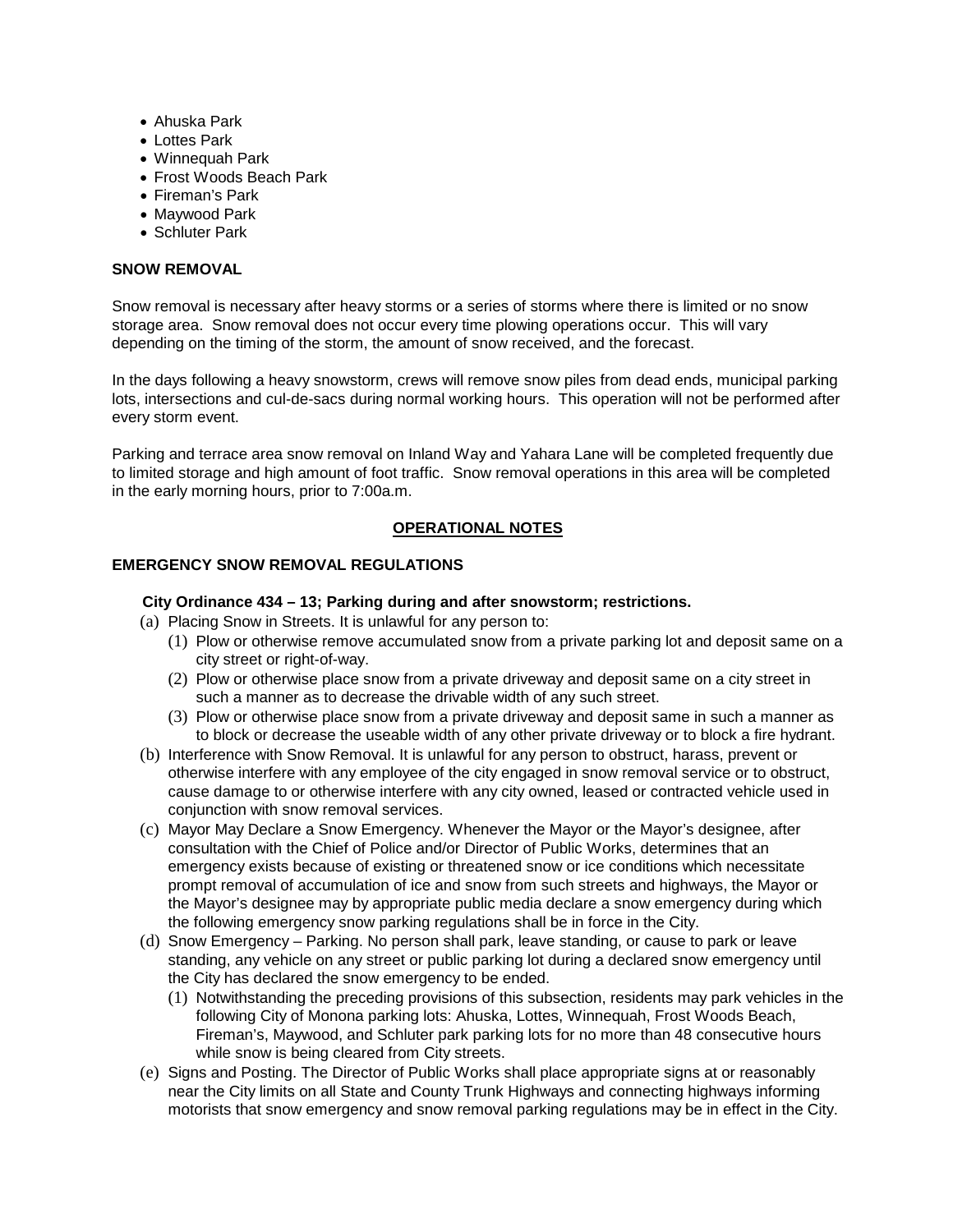#### **ROADS NOT MAINTAINED BY THE CITY**

Not all streets in the City of Monona are maintained by DPW. The Dane County Highway Department is responsible for maintaining the following roads:

- Monona Drive (CTH BB) from the Beltline to Cottage Grove Road.
- East & West Broadway (CTH BW) from Stoughton Road to the Beltline at South Towne Drive.

#### **SIDEWALKS & CROSSWALKS MAINTAINED BY DPW**

DPW staff will clear snow from designated sidewalks based on the guidelines listed below.

- Sidewalks maintained by DPW crews will typically be cleared after street plowing has been completed, and is dependent on available staff.
- DPW staff will begin clearing snow from sidewalks fronting City facilities and parks within 24 hours from the end of the snow event.
- Sidewalks and crosswalks maintained by DPW will typically be cleared during the normal workday.
- Snow will be cleared on sidewalks to the pavement. When ice or hard snow pack remains on the sidewalk, they will be salted or sanded.
- DPW staff will clear all median crosswalks on East & West Broadway and Monona Drive in the City's jurisdiction. DPW staff will be responsible for clearing the crosswalk median at St. Theresa Terrace and at Lofty Avenue.
- Madison DPW will clear the crosswalk median at Buckeye Road and at Cottage Grove Road.

#### **SNOW and ICE REMOVED from SIDEWALKS**

#### **City Ordinance Section 395 - 8; Snow and ice removed from sidewalks and crosswalk ramps/openings.**

- (a) The owner, occupants or person in charge of each lot or part of lot shall remove all snow and ice which may have fallen or accumulated on the sidewalk and crosswalk ramps/openings abutting such lot and shall, if necessary, spread sand, salt, ashes or other material on the sidewalk and crosswalk ramps/openings to keep them clear and prevent them from being or becoming slippery. The person responsible for maintaining the sidewalk and crosswalk ramps/openings as outlined above shall clear the sidewalk and crosswalk ramps/openings of accumulated snow and ice as soon as possible, but in no event later than 24 hours after such snow and ice cease to accumulate. Sidewalks and crosswalk ramps/openings shall be cleared to the full width of the sidewalk and crosswalk ramp/opening. Any person violating this section shall, in addition to being subject to citation and forfeiture, be primarily liable for any damage resulting from the failure to properly maintain the sidewalk and crosswalk ramps/openings in safe condition.
- (b) The Department of Public Works shall cause all sidewalks and crosswalk ramps/openings which shall not have been cleared of snow and ice as above described to be cleared upon default of the person whose duty it shall be to clear the same. The Department of Public Works shall keep an accurate account of the expenses so incurred in front of each lot or parcel of landing accordance with the Public Works Special Services Fee Schedule. The expenses shall be billed to the owner of record for each lot or parcel of land, and payment shall be due within 30 days of the date of the invoice. If the charges are not paid within said period of time, they shall be entered in the tax roll by the Clerk as a special tax against the appropriate lot or parcel of land, and the same shall be collected in all respects like other taxes upon real estate. Prosecution under Subsection **[A](https://ecode360.com/30665109#30665109)** of this section shall not bar the City from proceeding under Subsection **[B](https://ecode360.com/30665110#30665110)** of this section, nor shall proceeding under Subsection **[B](https://ecode360.com/30665110#30665110)** bar prosecution under Subsection **[A](https://ecode360.com/30665109#30665109)**.
- (c) No person shall deposit snow or ice on another person's property without his/her consent.
- (d) Any person found to have violated Subsection **[A](https://ecode360.com/30665109#30665109)** above shall be subject to forfeitures as prescribed by the Fee, Forfeiture and Deposit Schedule as adopted by the Common Council.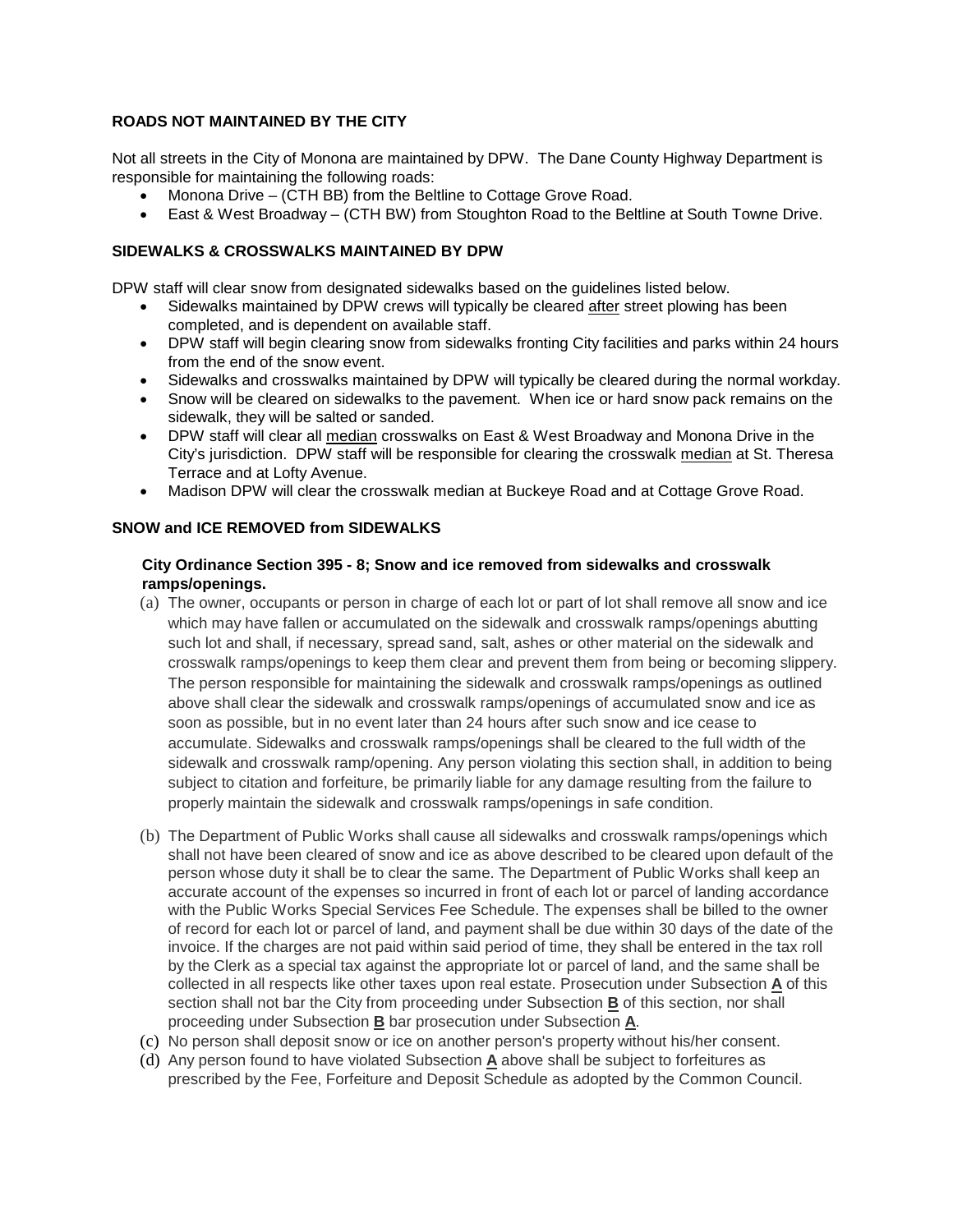#### **RESIDENTIAL/BUSINESS RESPONSIBILITY**

Opening or clearing private driveways or clearing the front of mailboxes will not be the responsibility of the City. Snow and ice may get deposited in private driveway openings and in front of mailboxes by normal plowing operations. Property owners are responsible for clearing their own driveway and mailbox area.

#### **DAMAGED MAILBOXES**

If your mailbox is damaged as a result of municipal operations, please call the Department of Public Works at 222-2525 to report it. The street operations supervisor will investigate all damaged mailbox reports that are received.

The City will install a temporary mailbox until repair/replacement is completed. For damage that occurs during the winter months, temporary repairs or a mailbox will be put in place until the snow has melted and frost is out of the ground. For mailboxes that were properly installed, the City will then complete the permanent repair or replacement by May 15<sup>th</sup>, and retrieve any temporary mailbox.

If damage occurred to your mailbox and it was not installed according to postal standards, the City will not be responsible for any repairs or replacement. Mailboxes that lean toward the street past the back edge of the curb or that has decorative items that cross the back edge of the curb are considered to be not compliant. In addition, the City will not be responsible for damage to mailboxes that have inadequate materials such as rotted wood posts. Cracked or rotted posts will fail when snow from the plow pushes against the mailbox.

Please see MYMONONA.COM to view the Mailbox Placement & Damage Policy.

#### **SNOW REMOVAL PERSONNEL AND EQUIPMENT**

The personnel and equipment used for snow removal operations in the City include:

| $6 -$ DPW staff                              |                                                |
|----------------------------------------------|------------------------------------------------|
| $2 - 12$ yard trucks with plow, wing, salter | $3 - 5$ yard trucks with plow, wing, salter    |
| 1 – flatbed truck with plow                  | $1 - 1$ ton dump truck with plow               |
| 1 - mini loader w/bucket, broom, blower      | $1 - \frac{3}{4}$ ton pickup with plow         |
| $1 -$ front end loader                       | 1 – Bobcat with blower and broom               |
| 1 - John Deere rider with broom              | 1 – Ventrac tractor with blower, broom, salter |

#### **COMPLAINTS**

Complaints regarding snow and ice removal operations should be directed to the Public Works Department at 608-222-2525.